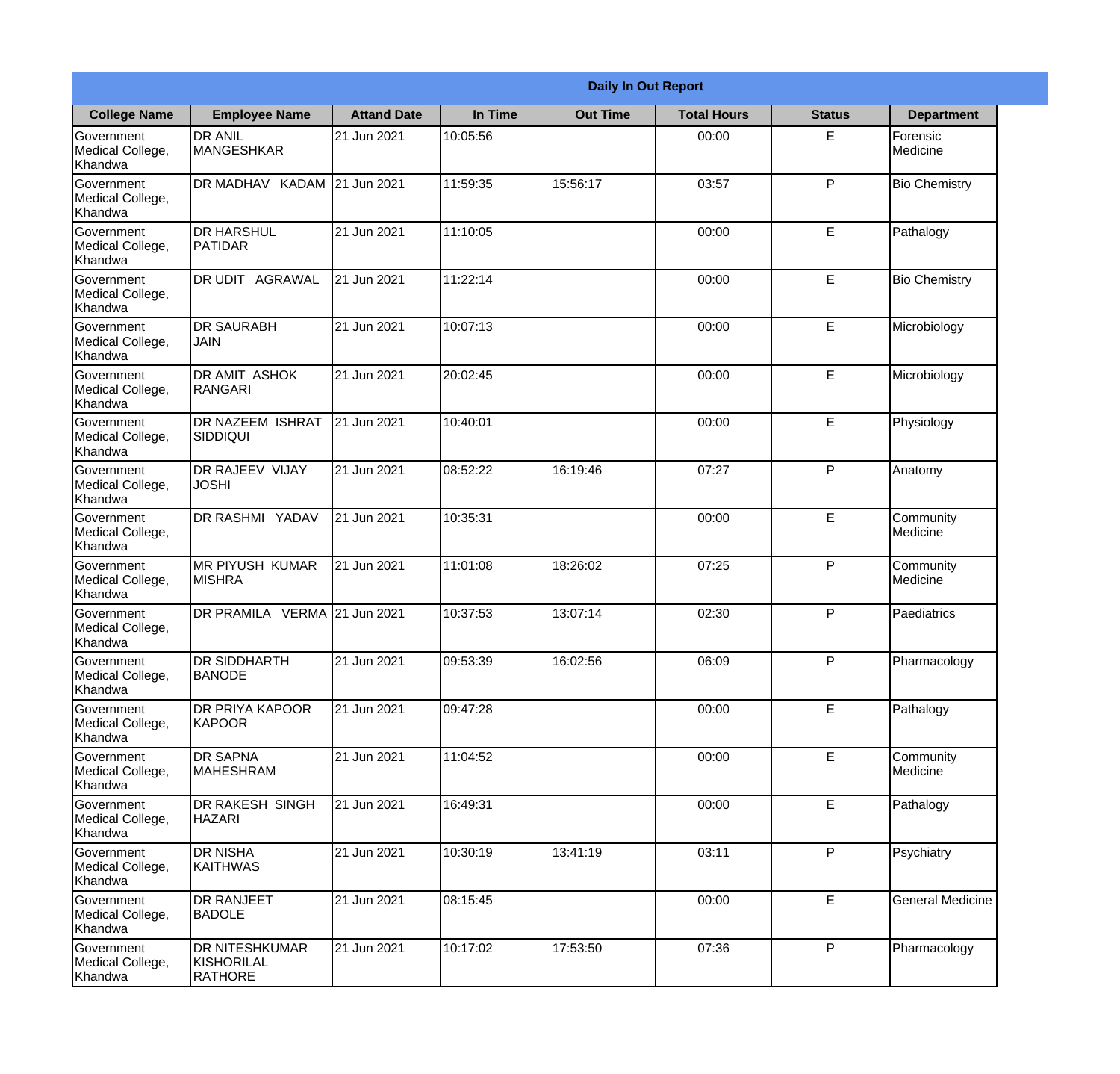| <b>Designation</b>                  | <b>Category</b>     |
|-------------------------------------|---------------------|
| Assistant Professor   Para Clinical |                     |
| Assistant Professor   Non Clinical  |                     |
| Assistant Professor   Para Clinical |                     |
| Associate Professor Non Clinical    |                     |
| Associate Professor Para Clinical   |                     |
| Professor                           | Para Clinical       |
| Professor                           | <b>Non Clinical</b> |
| Assistant Professor   Non Clinical  |                     |
| <b>Assistant Professor</b>          | Para Clinical       |
| Statistician                        | Para Clinical       |
| Professor                           | Clinical            |
| Associate Professor   Para Clinical |                     |
| Demonstrator/Tutor   Para Clinical  |                     |
| Associate Professor Para Clinical   |                     |
| Professor                           | Para Clinical       |
| <b>Assistant Professor</b>          | Clinical            |
| <b>Assistant Professor</b>          | Clinical            |
| Demonstrator/Tutor   Para Clinical  |                     |

## **Daily In Out Report**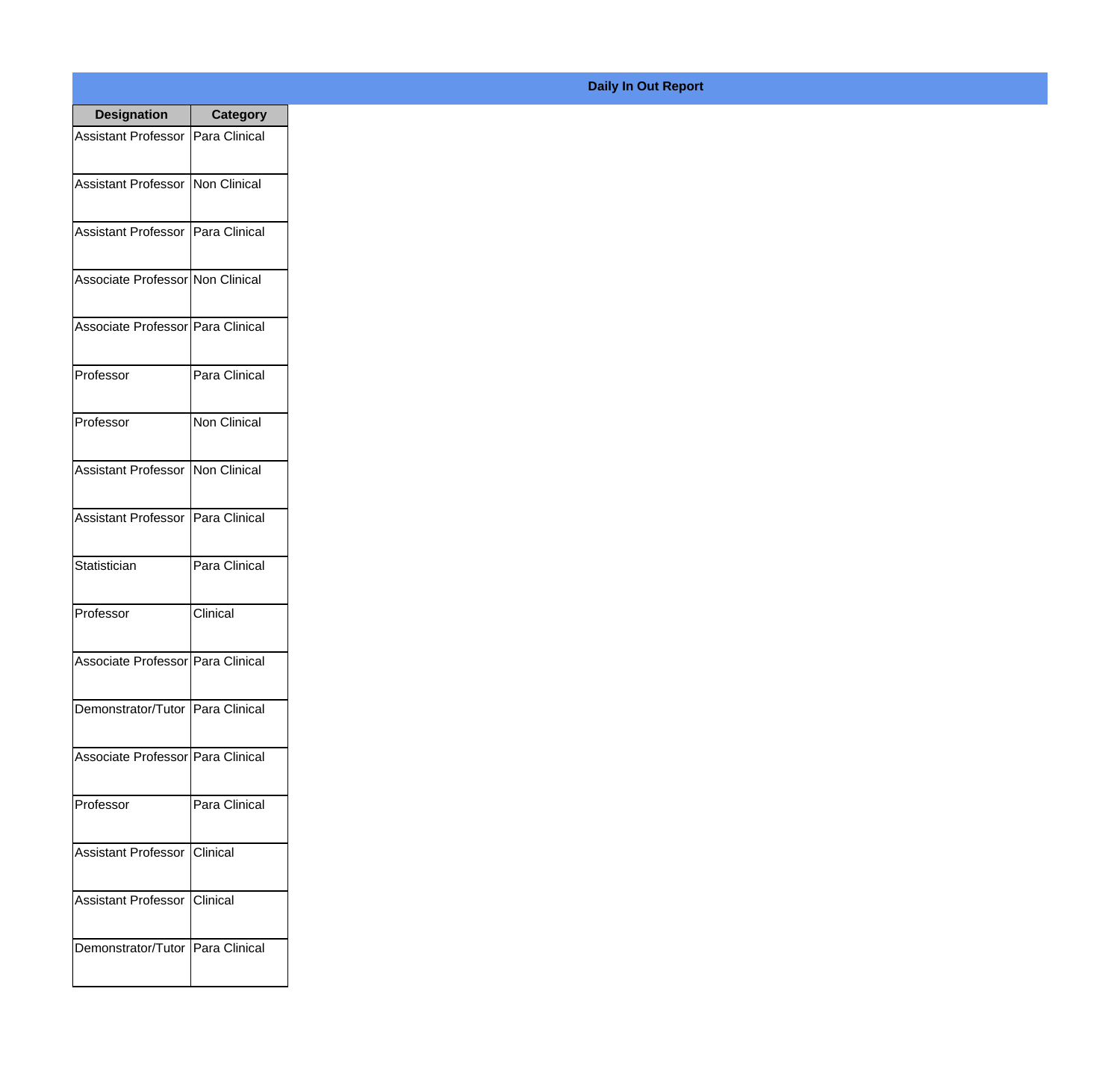|                                                  |                                        |                    |           |          | <b>Daily In Out Report</b> |   |                                        |
|--------------------------------------------------|----------------------------------------|--------------------|-----------|----------|----------------------------|---|----------------------------------------|
| Government<br>Medical College,<br>Khandwa        | <b>IDR PRIYESH</b><br><b>MARSKOLE</b>  | 21 Jun 2021        | 14:39:21  | 17:14:02 | 02:35                      | P | Community<br>Medicine                  |
| <b>Government</b><br>Medical College,<br>Khandwa | <b>DR SANGEETA</b><br><b>CHINCHOLE</b> | 21 Jun 2021        | 10:41:50  |          | 00:00                      | E | Physiology                             |
| lGovernment<br>Medical College,<br>Khandwa       | IDR NISHA MANDLOI<br><b>IPANWAR</b>    | <b>21 Jun 2021</b> | 10:12:51  | 16:53:01 | 06:41                      | P | <b>Obstetrics &amp;</b><br>Gynaecology |
| lGovernment<br>Medical College,<br>Khandwa       | IDR SATISH<br>ICHANDEL                 | 21 Jun 2021        | 111:39:22 |          | 00:00                      | E | Pharmacology                           |
| Government<br>Medical College,<br>Khandwa        | DR PURTI AGARWAL 21 Jun 2021<br>ISAINI |                    | 10:31:26  |          | 00:00                      | E | Pathalogy                              |